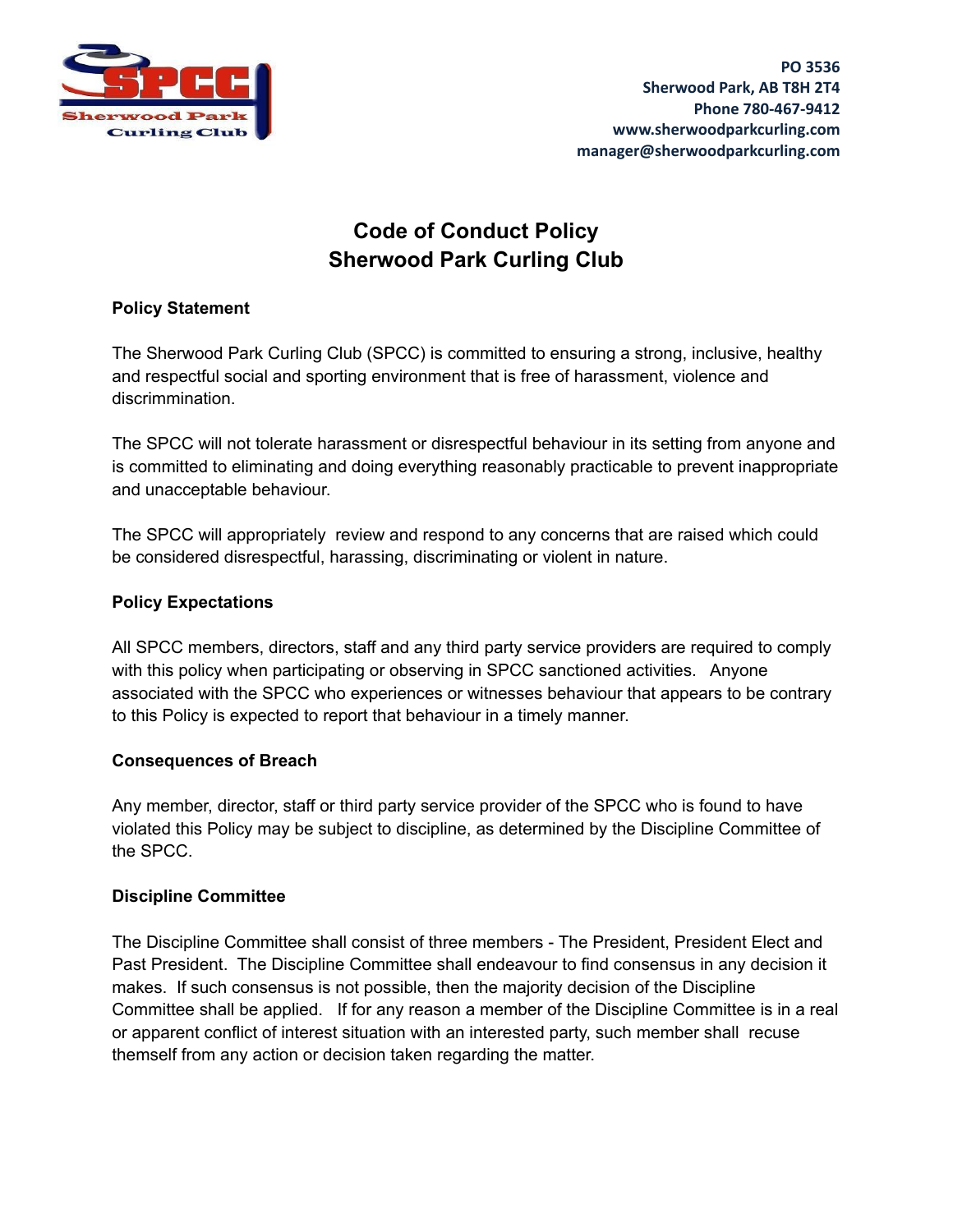

#### **Criminal Record Checks**

All coaches and volunteers who are interacting directly with minors are required to complete a criminal record check. All SPCC staff and board members who have financial signing authority or are administering financial transactions on behalf of the SPCC are required to complete a criminal record check.

A criminal record check will need to be completed every 5 years. A valid criminal record check must be completed by September 30th of each season. . Should any board member, coach or volunteer who is required to have a valid criminal record check be charged with an offence under the Criminal Code, such person is required to disclose the nature of the charge to the SPCC Manager. The SPCC Manager will consult with the Discipline Committee to determine, what, if any any action may be necessary as a result of the disclosure.

The SPCC will provide a letter to any individual who requires a criminal record check. Any costs associated with the processing of a criminal record check shall be borne by the SPCC. Documentation which affirms the completion of a criminal record check will be administered by the SPCC Manager in accordance with Alberta FOIP legislation..

# **Dispute Resolution Process**

The SPCC encourages its members to resolve issues at the earliest opportunity. Members who witness or experience behaviour that they believe is not in alignment with the Mission or Guiding Principles as outlined in the SPCC Strategic Plan are to advise the SPCC Manager. The SPCC Manager will work with the parties to try to resolve the matter to a satisfactory conclusion.

If the matter is not resolved or if the matter is of a serious nature, a written submission should be filed with the SPCC President which shall include the particulars of the concern. The SPCC President will refer all written complaints related to conduct to the Discipline Committee for further review. The Discipline Committee will determine what, if any action may be necessary to address the written concerns. All written complaints will be dealt with promptly and in a confidential manner. An investigation into the particulars of the complaint may be initiated, when the allegations, if proven, could constitute a violation of the Mission or Guiding Principles as outlined in the SPCC Strategic Plan. The principles of natural justice will apply throughout the complaint and investigative process (if applicable).